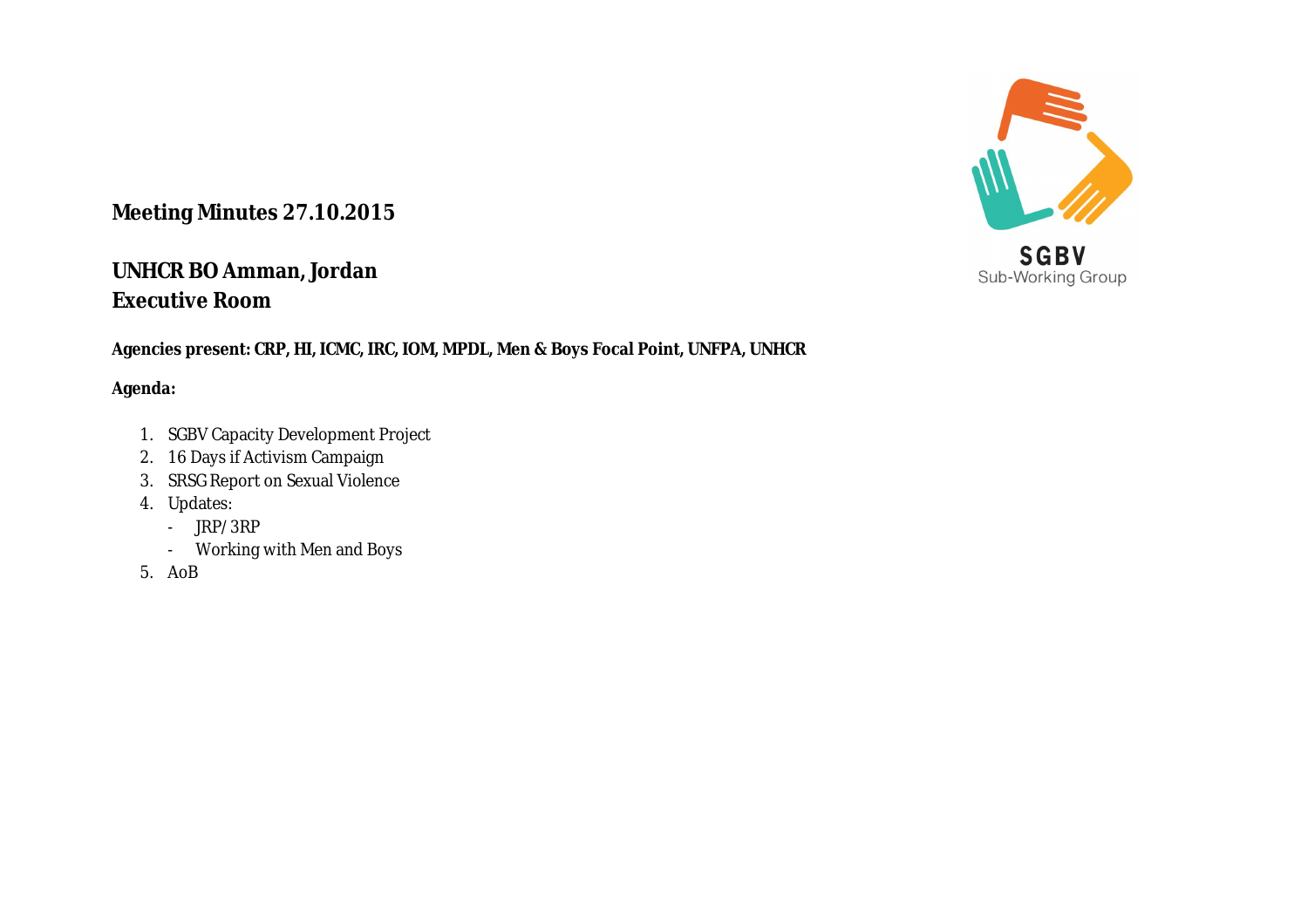| Agenda item                                           | <b>Discussion</b>                                                                                                                                                                                                                                                                                                                                                                                                                                                                                                         | <b>Action point</b>                                                                                                                                                                    | <b>Responsible Agency</b>                          |
|-------------------------------------------------------|---------------------------------------------------------------------------------------------------------------------------------------------------------------------------------------------------------------------------------------------------------------------------------------------------------------------------------------------------------------------------------------------------------------------------------------------------------------------------------------------------------------------------|----------------------------------------------------------------------------------------------------------------------------------------------------------------------------------------|----------------------------------------------------|
| <b>SGBV Capacity</b><br><b>Development</b><br>Project | The inter-agency project is implemented by UNFPA, UNHCR, UNICEF<br>and IRC. It aims to assess gaps and develop a capacity building plan,<br>including the development of additional modules to complement the<br>existing inter-agency case management tool. The following issues were<br>raised during the presentation of the project:<br>Cases of SGBV affecting people with disabilities and cases of early<br>marriage have been identified as issues where case managers<br>would benefit from additional quidance. | Share presentation with<br>meeting minutes.<br>2. Propose module on<br>disabilities and early<br>marriage to be developed<br>under the inter-agency<br>capacity development<br>project | Co-chairs<br>Co-Chairs to inter-<br>agency project |
| 16 Days of<br><b>Activism</b><br>Campaign             | Some SGBV SWG members also highlighted the importance of<br>providing guidance on working with men and boys. Support to<br>develop the capacity of SGBV service providers will continue to be<br>provided by the SGBV SWG Focal Point for men and boys.<br>The campaign will start on 25th Nov and end on 10th December. The<br>SGBV SWG will focus on the role of men and boys in ending SGBV.                                                                                                                           | Participate in the ad<br>hoc meeting on 16<br>Days of activism                                                                                                                         | All interested<br>agencies                         |
|                                                       | The main slogan is "Amani Amanak" (My safety is Your Safety):<br>Posters and stickers are being developed and facilitators'<br>quidelines.<br>An ad hoc meeting will take place on 2 <sup>nd</sup> November to finalize the<br>materials and plans.                                                                                                                                                                                                                                                                       |                                                                                                                                                                                        |                                                    |
| <b>SRSG Report on</b><br><b>Sexual Violence</b>       | The SRSG on Sexual Violence in Conflict, is requesting country-specific<br>information for the Secretary-General's annual report on the<br>implementation of the Security Council resolutions 1820, 1888, 1960<br>and 2106. These resolutions recognize sexual violence against women,<br>men, boys and girls in conflict situations as a tactic of war and they<br>propose steps to prevent and respond to such acts of sexual violence in<br>situations of armed conflict.                                              | Interested partners should<br>submit confidential<br>comments ONLY to the<br>co-chairs of the SGBV<br>SWG, Ana Belén Anguita<br>Arjona anguita@unhcr.org;<br>and kasht@unfpa.org by    | <b>SGBV SWG members</b>                            |